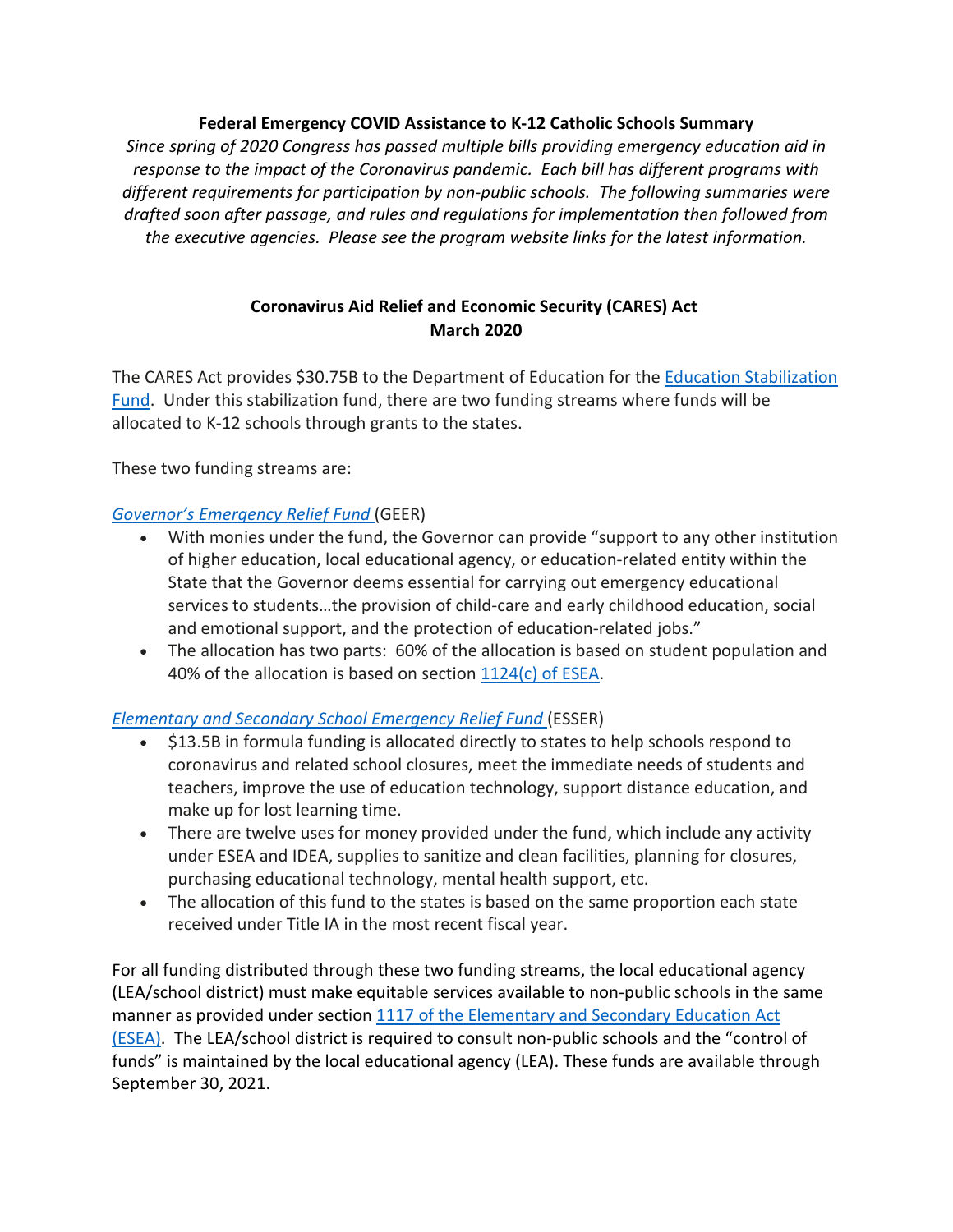# **Coronavirus Response and Relief Supplemental Appropriations Act, 2021 (CRRSAA) December 2020**

## *[Governor's Emergency Education Relief Fund \(GEER II\)](https://oese.ed.gov/offices/education-stabilization-fund/governors-emergency-education-relief-fund/)*

The agreement provides \$4.1B in additional funds under the CARES Act, Governor's Emergency Education Relief (GEER) Fund. There is a new restriction in the GEER Fund stating that no funding can be used for scholarships unless a state is already using the GEER fund for scholarships.

#### *[Emergency Assistance to Non-Public Schools Program \(EANS\)](https://oese.ed.gov/offices/education-stabilization-fund/emergency-assistance-non-public-schools/eans-awards/)*

Within the GEER Fund \$2.75B is "set-aside" exclusively for non-public schools. However, nonpublic schools must choose between a second Paycheck Protection loan and the grants that are available under this "set-aside."

The Secretary of Education's allocation of set-aside funding for each state is based on the number of low-income, school-aged children at or below 185% of the poverty level that attend non-public schools.

The Secretary of Education will invite Governors to apply for this grant funding within 30 days of enactment. Each Governor must then apply to the Secretary of Education for this funding; the Secretary has 15 days to approve or deny the application. Governors would then designate the state education agency to administer the grants, the state education agency would make this program information available to non-public schools, process applications promptly and obligate funding no later than 6 months after receiving funds.

After the state education agency receives the funding, it must make applications available to non-public schools; the state education agency has 30 days to approve or deny grant applications under the program. State education agencies shall prioritize assistance to nonpublic schools that enroll low-income students and are most impacted by the emergency.

Services or assistance that can be funded under this grant include: supplies to sanitize school facilities; personal protective equipment; improving ventilation; training for staff on COVID safety; physical barriers to facilitate distancing; other materials to implement public health protocols; expanding capacity to administer testing and tracing; educational technology; redeveloping instructional plans or addressing learning loss; transportation costs; and reimbursements for certain expenses that schools have incurred since the beginning of the pandemic. These services may be provided by a public agency or a third-party provider.

The bill requires the public agency administering the funds to retain control over the funds, in the course of its provision of assistance and services to non-public schools.